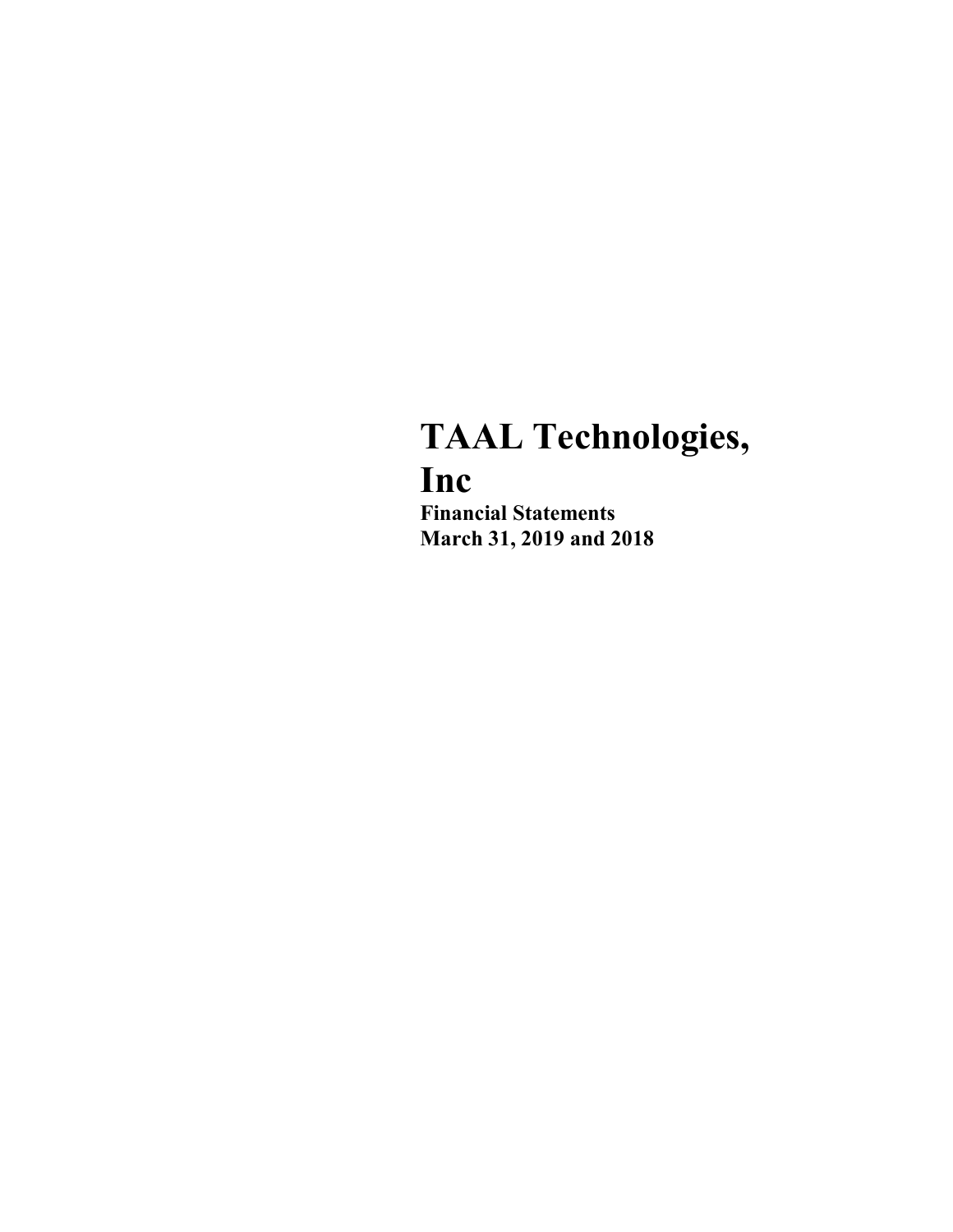| <b>Financial Statements</b> |  |
|-----------------------------|--|
|                             |  |
|                             |  |
|                             |  |
|                             |  |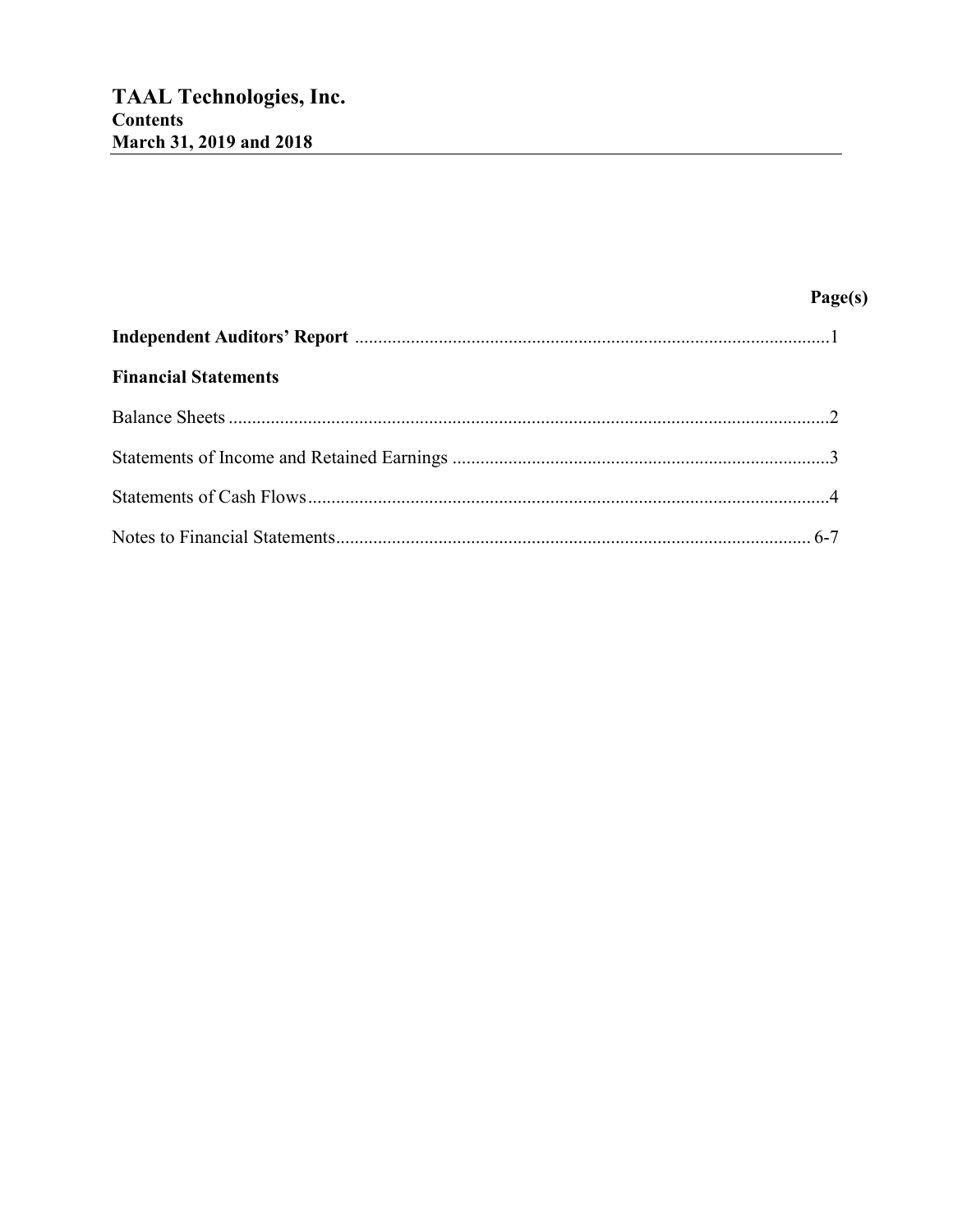Mitesh Jain Certified Public Accountant 2 Hayloft Ln Roslyn Heights, NY 11577 Tel 718-969-3929 Fax 917-536-9747

#### Independent Auditors' Report

To the Stockholder of TAAL Technologies, Inc.

#### Report on the Financial Statements

We have audited the accompanying balance sheets of TAAL Technologies, Inc. (the "Company") as of March 31, 2019 and 2018 and the related statements of income and retained earnings and cash flows for the years then ended, and the related notes to the financial statements.

#### Management's Responsibility for the Financial Statements

Management is responsible for the preparation and fair presentation of these financial statements in accordance with accounting principles generally accepted in the United States of America; this includes the design, implementation, and maintenance of internal control relevant to the preparation and fair presentation of consolidated financial statements that are free from material misstatement, whether due to fraud or error.

#### Auditor's Responsibility

Our responsibility is to express an opinion on these financial statements based on our audits. We conducted our audits in accordance with auditing standards generally accepted in the United States of America. Those standards require that we plan and perform the audit to obtain reasonable assurance about whether the financial statements are free of material misstatement.

An audit involves performing procedures to obtain audit evidence about the amounts and the disclosures in the financial statements. The procedures selected depend on the auditor's judgement, including the assessment of the risks of material misstatement of the financial statements, whether due to fraud or error. In making those risk assessments, the auditor considers internal control relevant to the entity's preparation and fair presentation of the financial statements in order to design audit procedures that are appropriate in the circumstances, but not for the purpose of expressing an opinion on the effectiveness of the entity's internal control. Accordingly, we express no such opinion. An audit also includes evaluating the appropriateness of accounting policies used and the reasonableness of significant accounting estimates made by management, as well as evaluating the overall presentation of the financial statement.

We believe that the audit evidence we have obtained is sufficient and appropriate to provide a reasonable basis for our audit opinion.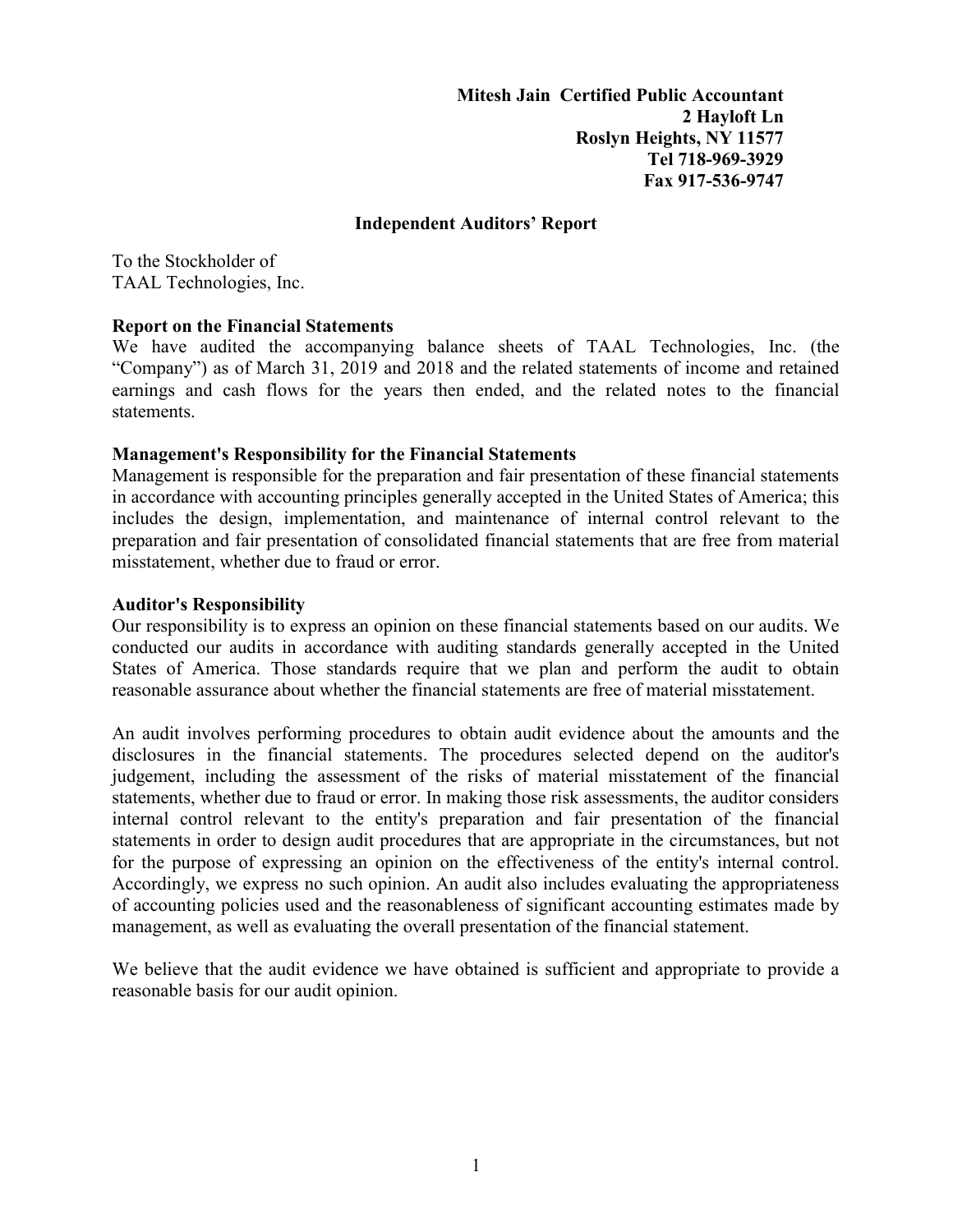### Opinion

In our opinion, the financial statements referred to in the first paragraph present fairly, in all material respects, the financial position of TAAL Technologies, Inc. as of March 31, 2019 and 2018 and the results of its operations and its cash flows for the years then ended in conformity with accounting principles generally accepted in the United States of America.

M.B. fain

Roslyn Heights, NY June 10, 2019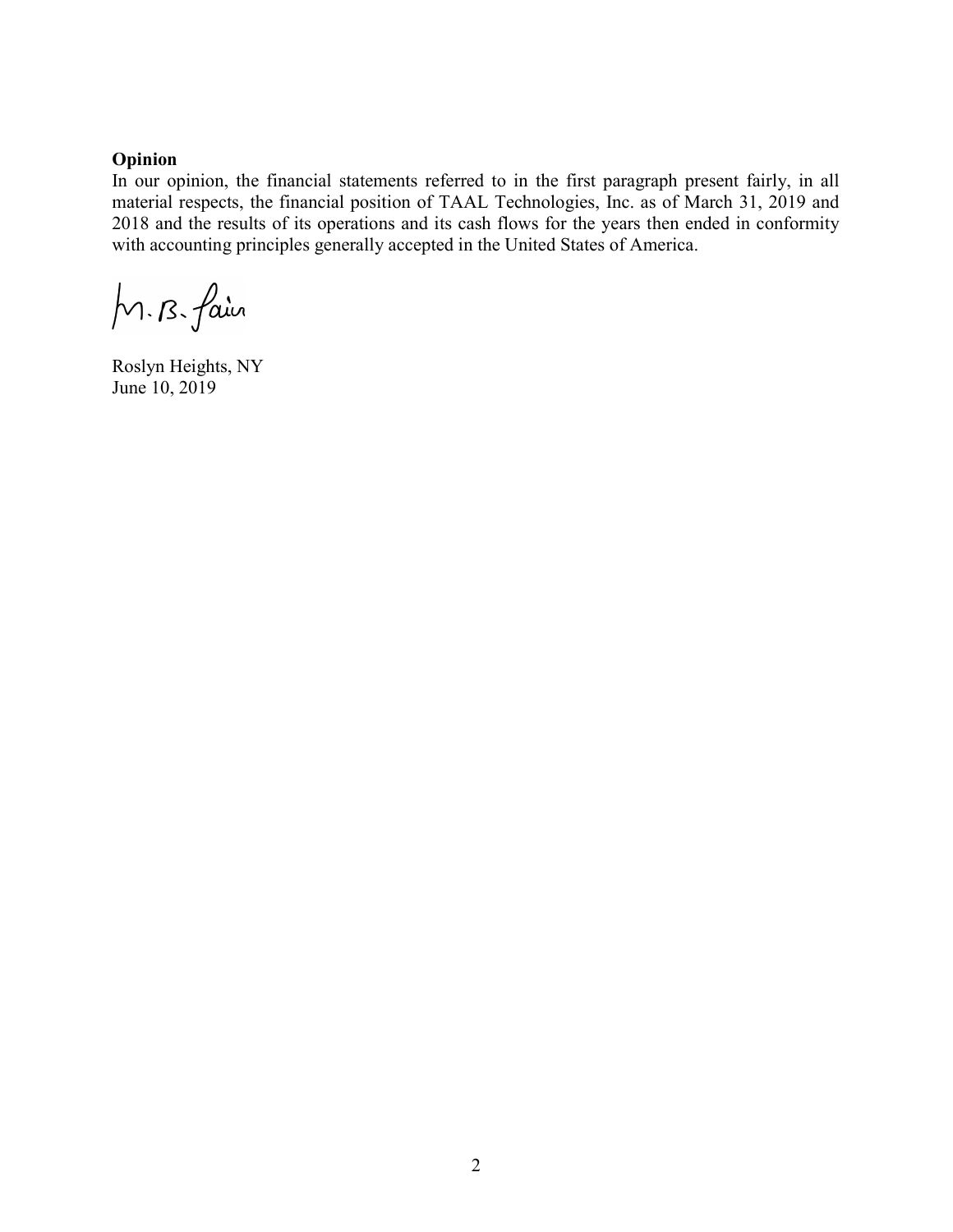|                                                                    | March 31,                 |         |              |         |
|--------------------------------------------------------------------|---------------------------|---------|--------------|---------|
|                                                                    |                           | 2019    |              | 2018    |
| <b>Assets</b>                                                      |                           |         |              |         |
| Current assets                                                     |                           |         |              |         |
| Cash and cash equivalents                                          | \$                        | 281,622 | $\mathbb{S}$ | 152,526 |
| Accounts receivable, net of allowance                              |                           | 410,088 |              | 341,961 |
| Receivable - other                                                 |                           | 49,563  |              | 36,490  |
| Total current assets                                               |                           | 741,273 |              | 530,977 |
| Non- Current Assets                                                |                           |         |              |         |
| Vehicle, net of accumulated depreciation of \$6,621                |                           | 7,465   |              | 11,973  |
| <b>Total assets</b>                                                | $\boldsymbol{\mathsf{S}}$ | 748,738 | $\mathbb S$  | 542,950 |
| Liabilities and stockholder's equity<br><b>Current liabilities</b> |                           |         |              |         |
|                                                                    |                           |         |              |         |
| Accounts payable and accrued expenses                              |                           | 178,592 |              | 192,346 |
| Income taxes payable                                               |                           | 46,000  |              | 41,755  |
| <b>Total current liabilities</b>                                   |                           | 224,592 |              | 234,101 |
| Commitments and contingencies                                      |                           |         |              |         |
| Stockholder's equity                                               |                           |         |              |         |
| Common stock, \$1 par value; 50,000 shares authorized;             |                           |         |              |         |
| 30,000 shares issued                                               |                           | 30,000  |              | 30,000  |
| Retained earnings                                                  |                           | 494,146 |              | 278,849 |
| <b>Total stockholder's equity</b>                                  | $\mathbf S$               | 524,146 |              | 308,849 |
| Total liabilities and stockholder's equity                         | \$                        | 748,738 | \$           | 542,950 |

The accompanying notes are an integral part of these financial statements.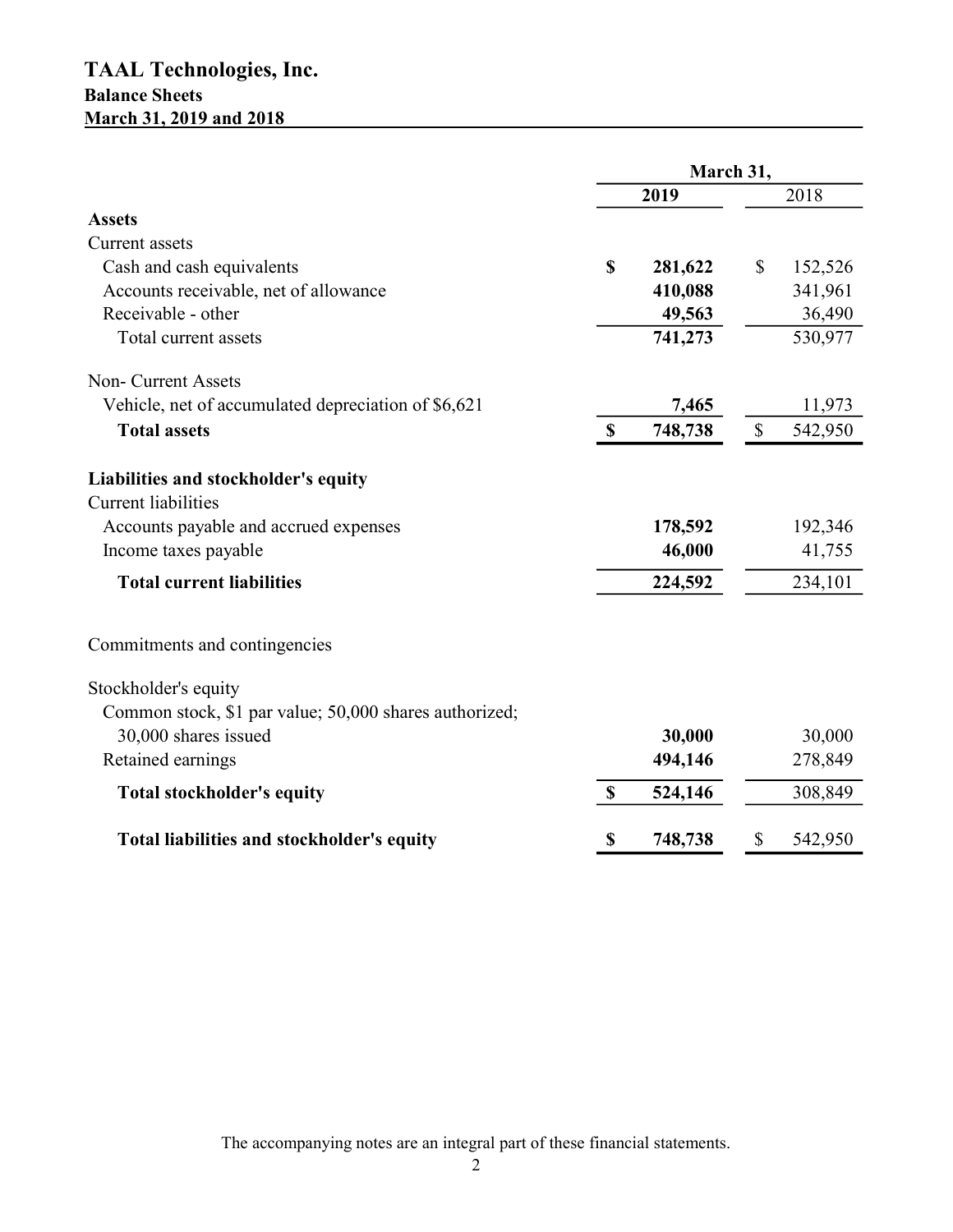## TAAL Technologies, Inc. Statements of Income and Retained Earnings Years Ended March 31, 2019 and 2018

|                                  | March 31, |           |              |           |
|----------------------------------|-----------|-----------|--------------|-----------|
|                                  |           | 2019      |              | 2018      |
| <b>Revenue from services</b>     | \$        | 4,521,996 | $\mathbb{S}$ | 3,200,181 |
| Cost of services                 |           | 3,856,867 |              | 2,724,098 |
| <b>Gross profit</b>              |           | 665,129   |              | 476,083   |
| Operating expenses               |           | 408,847   |              | 336,781   |
| <b>Income before taxes</b>       |           | 256,282   |              | 139,302   |
| Income taxes                     |           | 40,985    |              | 41,755    |
| Net income                       |           | 215,297   |              | 97,547    |
| Retained earnings, beginning     |           | 278,849   |              | 181,302   |
| <b>Retained earnings, ending</b> | \$        | 494,146   | \$           | 278,849   |

The accompanying notes are an integral part of these financial statements.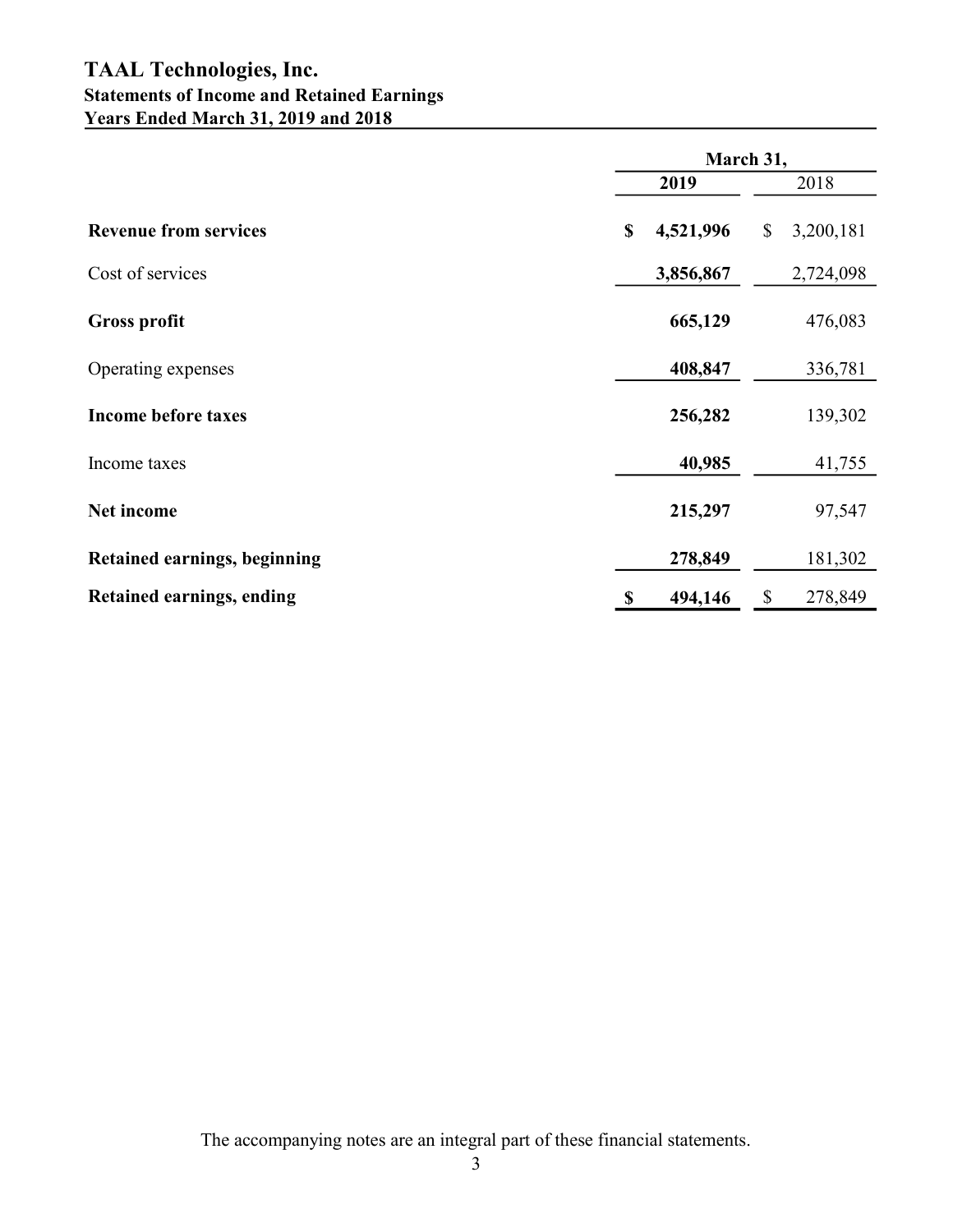## TAAL Technologies, Inc. Statements of Shareholder's Equity Years Ended March 31, 2019 and 2018

|                                                          | Common<br><b>Stock</b> |              | <b>Additiona</b><br>I paid in<br>capital | <b>Retained</b><br><b>Earnings</b> |    | <b>Total</b>       |
|----------------------------------------------------------|------------------------|--------------|------------------------------------------|------------------------------------|----|--------------------|
| Balance at March 31, 2017<br>Comprehensive income        | \$<br>30,000           | <sup>S</sup> | $\overline{a}$                           | \$<br>181,302<br>97,547            | -S | 211,302<br>97,547  |
| <b>Balance at March 31, 2018</b><br>Comprehensive income | 30,000                 |              | $\blacksquare$                           | 278,849<br>215,297                 |    | 308,849<br>215,297 |
| <b>Balance at March 31,2019</b>                          | 30,000                 | \$           | ٠                                        | 494,146                            | S  | 524,146            |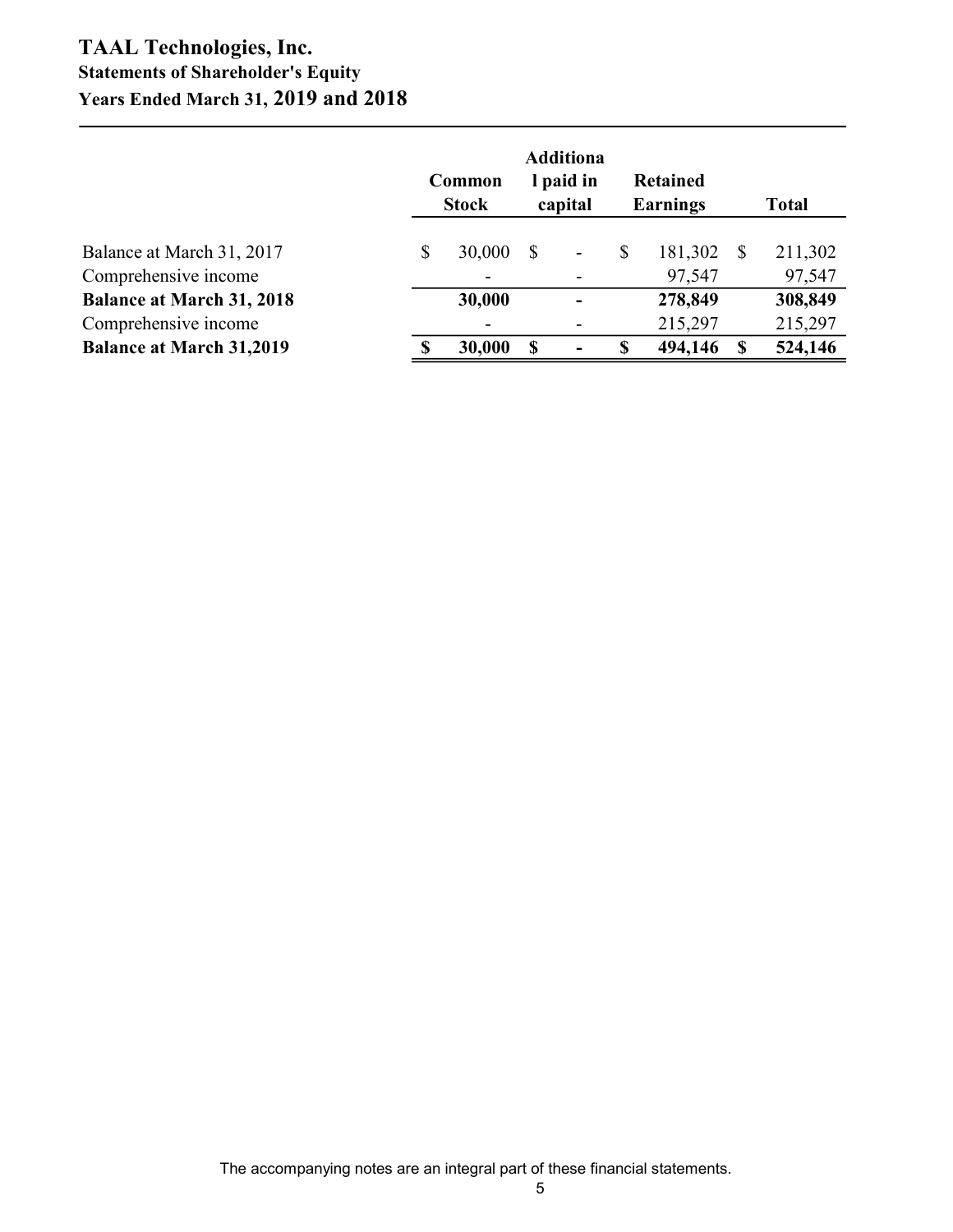|                                                                                             | March 31,                 |           |              |           |
|---------------------------------------------------------------------------------------------|---------------------------|-----------|--------------|-----------|
|                                                                                             |                           | 2019      |              | 2018      |
| <b>Cash flows from operating activities</b>                                                 |                           |           |              |           |
| Net income                                                                                  | \$                        | 215,297   | $\mathbb{S}$ | 97,547    |
| Adjustments to reconcile net income to net cash provided by (used in)                       |                           |           |              |           |
| operating activities:                                                                       |                           |           |              |           |
| Depreciation                                                                                |                           |           |              | 2,113     |
| Increase (decrease) in cash attributable to changes in operating<br>assets and liabilities: |                           |           |              |           |
| Accounts receivable                                                                         |                           | (68, 127) |              | (215,271) |
| Prepaid expenses and other current assets                                                   |                           | (13, 073) |              | 15,710    |
| Accrued expenses                                                                            |                           | (9,509)   |              | 207,447   |
| Net cash provided by operating activities                                                   |                           | 124,588   |              | 107,546   |
| <b>Cash flows from Investing activities</b>                                                 |                           |           |              |           |
| Sale (purchase) of vehicle                                                                  |                           | 4,508     |              | (14,086)  |
| Net cash provided by (used in) investing activities                                         |                           | 4,508     |              | (14,086)  |
| Net increase in cash and cash equivalents                                                   |                           | 129,096   |              | 93,460    |
| Cash and cash equivalents                                                                   |                           |           |              |           |
| Beginning                                                                                   |                           | 152,526   |              | 59,066    |
| Ending                                                                                      | $\boldsymbol{\mathsf{S}}$ | 281,622   | $\mathbb{S}$ | 152,526   |
| Supplemental disclosures of cash flow information                                           |                           |           |              |           |
| Cash paid for:                                                                              |                           |           |              |           |
| Income taxes                                                                                | \$                        | 39,985    | \$           | 22,755    |

The accompanying notes are an integral part of these financial statements.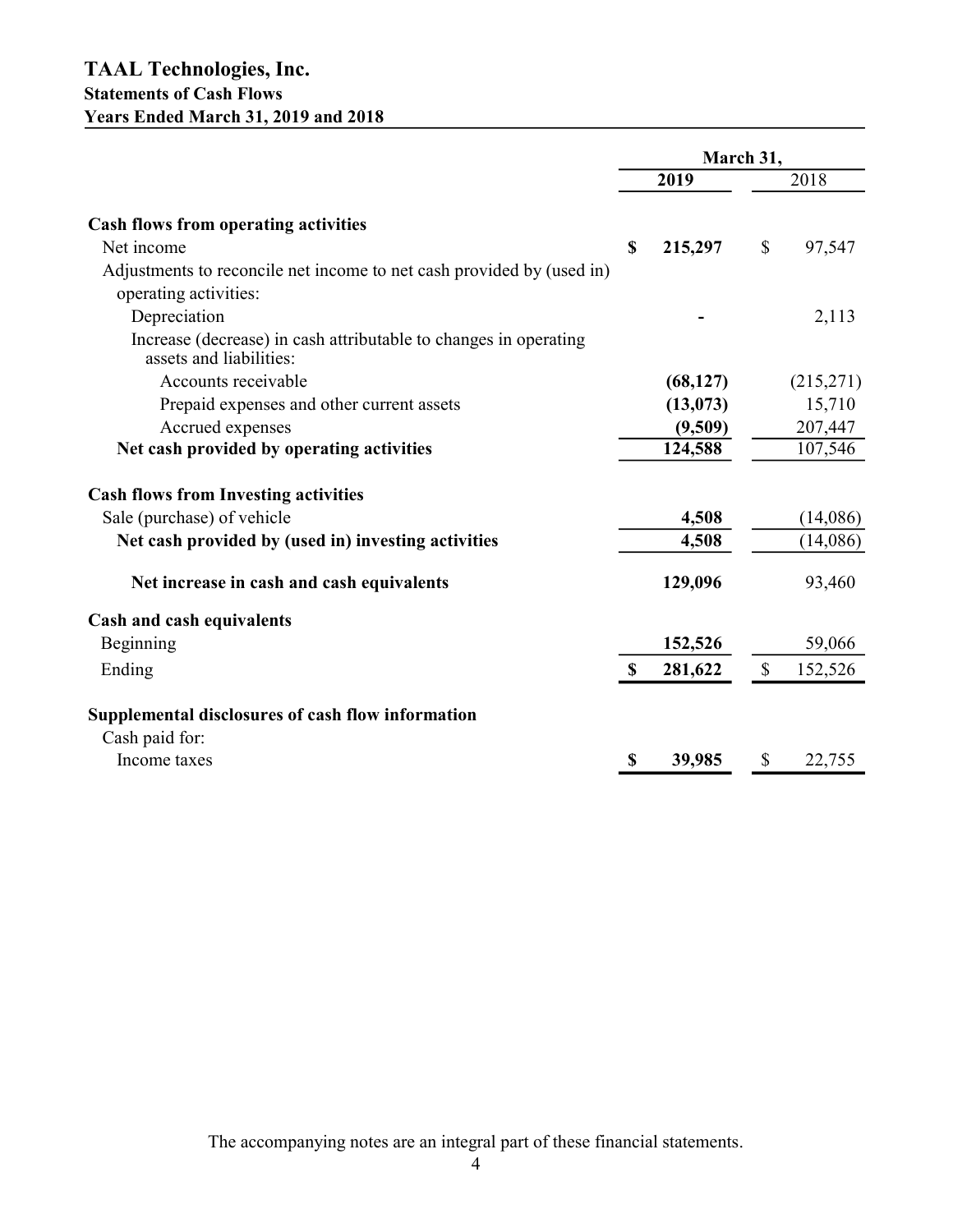#### 1. Organization

TAAL Technologies, Inc. ("TAAL Tech" or the "Company") is a Delaware corporation incorporated on June 19, 2009. It is a wholly owned subsidiary of TAAL Tech India Private Limited, a foreign entity. TAAL Tech is a niche engineering and technology solutions provider serving global corporations in their pursuit for faster innovation and technological excellence. TAAL Tech provides product engineering services, R&D services and IT Services customized to specific needs of individual customer.

#### 2. Summary of Accounting Policies

#### Cash and Cash Equivalents

The Company considers all highly liquid investments purchased with an original maturity of three months or less to be cash equivalents. Cash balances which are maintained financial institutions are insured by the Federal Deposit Insurance Corporation ("FDIC"). At various times throughout the year, the Company's cash balances exceeded the FDIC limit. As of March 31, 2019, the Company has approximately \$80,000 in excess of the amount insured by the FDIC.

#### Accounts Receivable

The Company generates revenues from sales of services by placement of employees at parent and affiliated companies' clients. Revenues are recognized as services are performed. The majority of revenues are generated by placement, where billings are generally negotiated and invoiced on a cost plus basis. Accordingly, as contingent workers are placed, the Company records revenues based on the hours worked. Provisions for sales allowances, based on historical experience, are recognized at the time the related sale is recognized.

The Company records revenues from sales of services and the related direct costs in accordance with the accounting guidance on reporting revenue gross as a principal versus net as an agent. In situations where we act as a principal in the transaction, the Company reports gross revenues and cost of services. When the Company acts as an agent, the revenue is recorded on the net basis. Amounts billed to clients for out-of-pocket or other cost reimbursements are included in revenues from services, and the related costs are included in cost of services.

#### Allowance for Doubtful Accounts

The Company records an allowance for doubtful accounts recorded as an estimate of the accounts receivable balance that may not be collected. This allowance is calculated on an entity-by-entity basis with consideration for historical write-off experience, the current aging of receivables and a specific review for potential bad debts. Items that affect this balance mainly include bad debt expense and the write-off of accounts receivable balances.